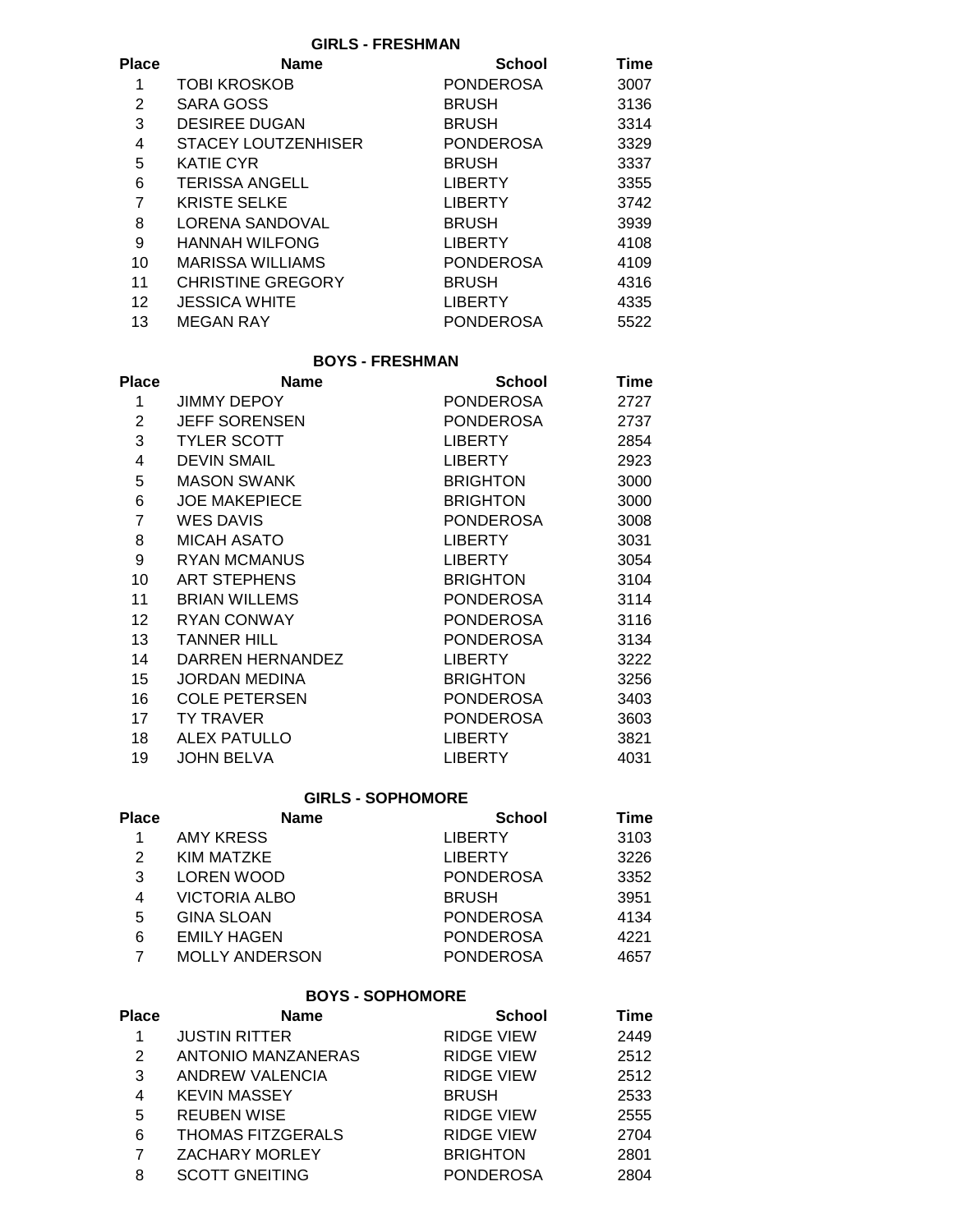| - 9             | ANDREW SEITES    | LIBERTY        | 2806 |
|-----------------|------------------|----------------|------|
| 10              | EMILIO SIFUENTEZ | RIDGE VIEW     | 2940 |
| 11              | DAN BUCHER       | LIBERTY        | 3141 |
| 12 <sup>°</sup> | ALEX AMBARD      | LIBERTY        | 3310 |
| 13              | CHARLES PIERSALL | <b>LIBERTY</b> | 3432 |
|                 | 14 FAISAL ANSARI | <b>LIBERTY</b> | 3755 |

### **GIRLS - JUNIOR**

| <b>Name</b>              | <b>School</b>    | <b>Time</b> |
|--------------------------|------------------|-------------|
| <b>KYLEN SLACK</b>       | <b>LIBERTY</b>   | 2724        |
| <b>JAIME CHRISTENSEN</b> | <b>BRUSH</b>     | 2823        |
| <b>XENIA FLORES</b>      | <b>BRIGHTON</b>  | 3102        |
| <b>JENN PULSCHER</b>     | <b>LIBERTY</b>   | 3156        |
| MICKAELA RITER           | <b>BRUSH</b>     | 3257        |
| <b>ELYSE</b>             | <b>PONDEROSA</b> | 3340        |
| <b>JOSIE NORDHAGEN</b>   | <b>PONDEROSA</b> | 3340        |
| <b>HANNA SCOVILL</b>     | <b>PONDEROSA</b> | 3514        |
| <b>STEPHANIE GARCIA</b>  | <b>PONDEROSA</b> | 3924        |
| <b>KRISTEN RUNCO</b>     | <b>PONDEROSA</b> | 4017        |
| <b>MELISSA KIRBY</b>     | PONDEROSA        | 4241        |
| <b>VICKI SHIN</b>        | PONDEROSA        | 4247        |
|                          |                  |             |

#### **BOYS - JUNIOR**

| Place           | <b>Name</b>          | <b>School</b>    | Time |  |
|-----------------|----------------------|------------------|------|--|
| 1               | <b>CHRIS CLAFLIN</b> | LIBERTY          | 2342 |  |
| $\overline{2}$  | TIM HAMILTON         | LIBERTY          | 2400 |  |
| 3               | <b>SAM PRIEN</b>     | PONDEROSA        | 2413 |  |
| 4               | ADAM GOSS            | <b>BRUSH</b>     | 2414 |  |
| 5               | <b>NOLAN O'KEEFE</b> | LIBERTY          | 2448 |  |
| 6               | TANNER CHRISTENSEN   | <b>BRUSH</b>     | 2529 |  |
| $\overline{7}$  | ROCKY MONTGOMERY     | BRUSH            | 2543 |  |
| 8               | ESTEBAN CASTRO       | RIDGE VIEW       | 2636 |  |
| 9               | LOGAN KEICHER        | PONDEROSA        | 2647 |  |
| 10              | <b>SAM SPEAK</b>     | <b>BRIGHTON</b>  | 2655 |  |
| 11              | ANTHONY SALAZAR      | RIDGE VIEW       | 2658 |  |
| 12 <sup>°</sup> | <b>MIKE MARIN</b>    | PONDEROSA        | 2734 |  |
| 13 <sup>7</sup> | JUSTIN DOSS          | PONDEROSA        | 2747 |  |
| 14              | <b>JAKE TIMMONS</b>  | PONDEROSA        | 2813 |  |
| 15              | RYNE MONTGOMERY      | <b>BRUSH</b>     | 2821 |  |
| 16              | <b>SPENCER MOORE</b> | PONDEROSA        | 2822 |  |
| 17              | ALEX GARRETT         | <b>LIBERTY</b>   | 2901 |  |
| 18              | <b>ZANE HICKEN</b>   | <b>PONDEROSA</b> | 3045 |  |
| 19              | DAN PASCUA           | <b>LIBERTY</b>   | 3304 |  |
| 20              | <b>CALEB AYERS</b>   | LIBERTY          | 3613 |  |
| 21              | NICK SCHUBERT        | LIBERTY          | 4007 |  |
|                 |                      |                  |      |  |

# **GIRLS - SENIOR**

| Place | <b>Name</b>         | <b>School</b>    | Time |  |
|-------|---------------------|------------------|------|--|
|       | <b>ASHLEY KELLY</b> | <b>BRIGHTON</b>  | 2823 |  |
| 2     | DANIEKE SANCHEZ     | <b>BRUSH</b>     | 2936 |  |
| 3     | <b>EMILEE FULKS</b> | LIBERTY          | 3207 |  |
| 4     | STEPHANIE MARTINEZ  | <b>BRIGHTON</b>  | 3311 |  |
| 5     | RACHEL ANDERSON     | <b>PONDEROSA</b> | 3441 |  |
| 6     | ELIN COREY          | <b>I IRERTY</b>  | 3556 |  |

### **BOYS - SENIOR**

| <b>Place</b> | Name                | <b>School</b>  | Time |
|--------------|---------------------|----------------|------|
|              | <b>DUSTIN SMAIL</b> | <b>LIBERTY</b> | 2508 |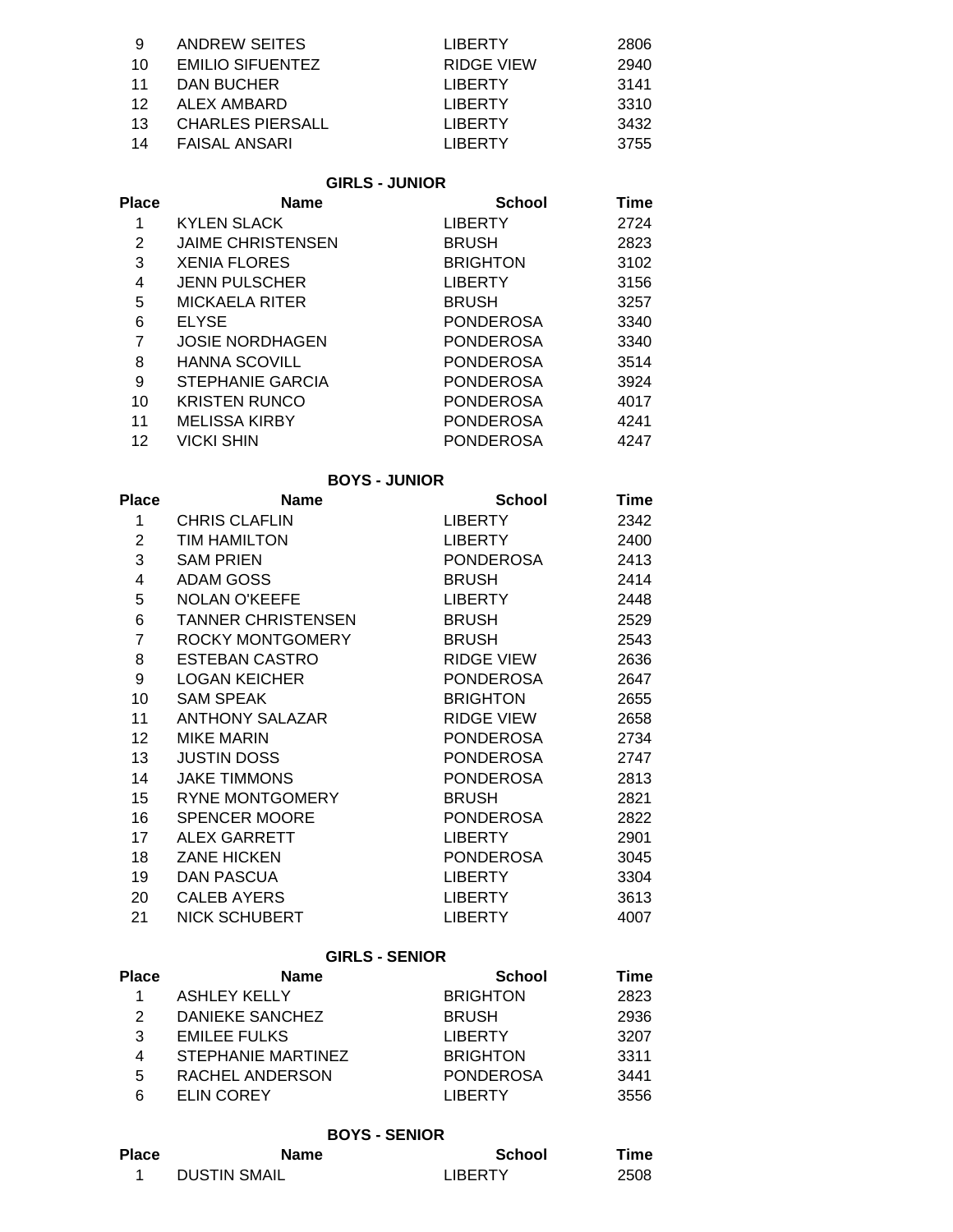| 2  | <b>OMAR GOMEZ</b>     | <b>BRUSH</b>      | 2512 |
|----|-----------------------|-------------------|------|
| 3  | <b>TRAVIS PENN</b>    | <b>LIBERTY</b>    | 2513 |
| 4  | <b>ELVIS FREED</b>    | <b>BRIGHTON</b>   | 2543 |
| 5  | DANIEL SANDOVAL       | <b>RIDGE VIEW</b> | 2636 |
| 6  | <b>FRANCO MANUEL</b>  | RIDGE VIEW        | 2637 |
| 7  | <b>MICHAEL RAY</b>    | <b>PONDEROSA</b>  | 2706 |
| 8  | <b>TYLER LEA</b>      | PONDEROSA         | 2734 |
| 9  | <b>TODD LESTER</b>    | <b>LIBERTY</b>    | 2846 |
| 10 | <b>JEFF ORBINO</b>    | <b>PONDEROSA</b>  | 3000 |
| 11 | DAMIAN LACEY          | RIDGE VIEW        | 3000 |
| 12 | <b>MARK MCNEILLIE</b> | LIBERTY           | 3151 |
| 13 | <b>COREY KEMBEL</b>   | <b>BRUSH</b>      | 3200 |
| 14 | <b>ESTEVAN BUNKER</b> | <b>PONDEROSA</b>  | 3518 |

#### **GIRLS - MIDDLE SCHOOL**

| Place             | <b>Name</b>                | <b>School</b>       | Time |  |
|-------------------|----------------------------|---------------------|------|--|
| 1                 | <b>BJ HEMMING</b>          | <b>ELIZABETH</b>    | 1327 |  |
| $\overline{2}$    | <b>KENDELL MARQUEZ</b>     | COLORADO SUN        | 1357 |  |
| 3                 | <b>KRISTEN MARTINEZ</b>    | <b>BRIGHTON</b>     | 1402 |  |
| 4                 | <b>KALLIE MATTORANO</b>    | <b>BRUSH</b>        | 1429 |  |
| 5                 | DANIELLE FORRESTER         | <b>COLORADO SUN</b> | 1459 |  |
| 6                 | <b>ZOPHIA TILLMAN</b>      | <b>COLORADO SUN</b> | 1520 |  |
| 7                 | ALEXA MADDOX               | <b>ELIZABETH</b>    | 1618 |  |
| 8                 | RACHAEL TAPP               | <b>ELIZABETH</b>    | 1709 |  |
| 9                 | <b>HAILEY VANAUSDALL</b>   | <b>BRUSH</b>        | 1739 |  |
| 10                | <b>EMILY HERSHMAN</b>      | <b>ELIZABETH</b>    | 1911 |  |
| 11                | <b>KATHY UNGER</b>         | <b>BRUSH</b>        | 1934 |  |
| $12 \overline{ }$ | <b>ASHLEY MARCUS</b>       | <b>BRUSH</b>        | 1936 |  |
| 13                | <b>ALICIA CALKINS</b>      | <b>ELIZABETH</b>    | 2237 |  |
| 14                | <b>HEATHER LAFRAMBORSE</b> | <b>ELIZABETH</b>    | 2251 |  |

## **BOYS - MIDDLE SCHOOL**

| Place | <b>Name</b>               | <b>School</b>       | Time |  |
|-------|---------------------------|---------------------|------|--|
| 1     | <b>JOSE LEAL</b>          | <b>BRUSH</b>        | 1446 |  |
| 2     | <b>SHARON HERRERA</b>     | <b>BRUSH</b>        | 1450 |  |
| 3     | <b>JORGE BELTRAN</b>      | <b>BRUSH</b>        | 1451 |  |
| 4     | <b>JARRETT AUSTIN</b>     | <b>ELIZABETH</b>    | 1452 |  |
| 5     | <b>GARY HAUKES</b>        | <b>ELIZABETH</b>    | 1529 |  |
| 6     | <b>CAMERON BOWEN</b>      | <b>ELIZABETH</b>    | 1538 |  |
| 7     | <b>JOSH GREATHOUSE</b>    | <b>BRUSH</b>        | 1640 |  |
| 8     | <b>JORDAN DESLAURIERS</b> | <b>BRUSH</b>        | 1723 |  |
| 9     | <b>BRANDON SEYMOUR</b>    | <b>ELIZABETH</b>    | 1731 |  |
| 10    | ALEX HUGGINS              | <b>ELIZABETH</b>    | 1802 |  |
| 11    | <b>GRANT COUNTERMAN</b>   | <b>COLORADO SUN</b> | 2356 |  |
| 12    | <b>JULIAN NIGRO</b>       | <b>ELIZABETH</b>    | 2409 |  |

#### **GIRLS - ELEMENTARY SCHOOL**

| Place | <b>Name</b>               | <b>School</b>       | Time |  |
|-------|---------------------------|---------------------|------|--|
|       | RACHAEL LOPEZ             | <b>BRIGHTON</b>     | 1326 |  |
| 2     | <b>CONLEY MARQUEZ</b>     | <b>COLORADO SUN</b> | 1517 |  |
| 3     | CASEY TORBET              | <b>COLORADO SUN</b> | 1546 |  |
| 4     | <b>MELISSA BRUE</b>       | COLORADO SUN        | 2020 |  |
| 5     | <b>MADISON COUNTERMAN</b> | <b>COLORADO SUN</b> | 2149 |  |
| 6     | <b>DEBREANA GARCIA</b>    | <b>COLORADO SUN</b> | 2319 |  |

### **BOYS - ELEMENTARY SCHOOL**

| Place | Name         | <b>School</b> | Time |  |
|-------|--------------|---------------|------|--|
|       | KIKO CORDOVA | COLORADO SUN  | 1453 |  |